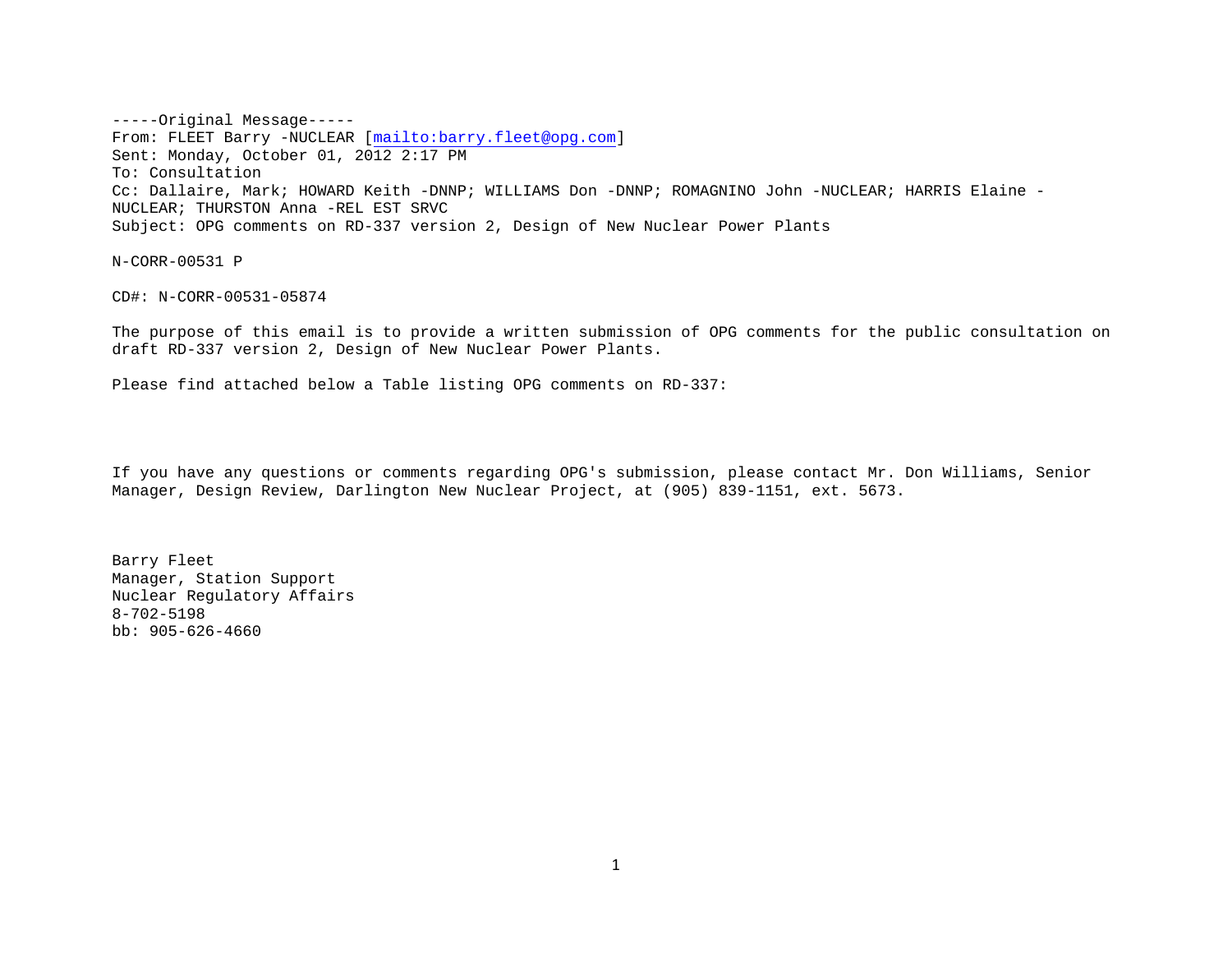## **OPG Comments on RD‐337 version 2, Design of New Nuclear Power Plants**

| <b>Comment#</b> | <b>RD Document Section/</b><br><b>Excerpt of Section</b>                                                                                                                                                                                                                                               | <b>OPG Issue</b>                                                                                                                                                                                                                                                                                                                                                                                                      | <b>OPG Suggested Change</b>                                                                                                                                                                                                                              |
|-----------------|--------------------------------------------------------------------------------------------------------------------------------------------------------------------------------------------------------------------------------------------------------------------------------------------------------|-----------------------------------------------------------------------------------------------------------------------------------------------------------------------------------------------------------------------------------------------------------------------------------------------------------------------------------------------------------------------------------------------------------------------|----------------------------------------------------------------------------------------------------------------------------------------------------------------------------------------------------------------------------------------------------------|
| 1               | <b>Table of Contents</b>                                                                                                                                                                                                                                                                               | Editorial: Titles of Sections 7.6.1.1 to 7.6.1.3 are<br>missing from the table of contents.                                                                                                                                                                                                                                                                                                                           | Add titles for Sections 7.6.1.1 to 7.6.1.3 to the<br>Table of Contents.                                                                                                                                                                                  |
| $\overline{2}$  | 2. Scope<br><b>SSR 2/1, Safety Requirements:</b><br><b>Safety of Nuclear Power</b><br><b>Plants: Design</b>                                                                                                                                                                                            | The correct title of SSR2/1 is "Specific Safety<br>Requirements: Safety of Nuclear Power Plants:<br>Design"                                                                                                                                                                                                                                                                                                           | Suggest correcting the title of the document.                                                                                                                                                                                                            |
| 3               | 4.2.3<br>"4. beyond design basis<br>accidents (BDBAs), including<br>design extension conditions<br>(DECs) - DECs include some<br>severe accident conditions"                                                                                                                                           | Design Extension Conditions<br>OPG and in other areas CNSC (and other<br>jurisdictions) use the term Beyond Design Basis.                                                                                                                                                                                                                                                                                             | How is this determined? Need some guidance.<br>The preferred option would be to continue using<br>the term Beyond Design Basis Accidents.<br>However, if the term DEC is continued to be<br>used, additional clarification is needed.<br>See comment 11. |
| 4               | Section 4.3.3<br>"5. requirements for<br>surveillance, maintenance,<br>testing and inspection of the<br>plant to ensure that SSCs<br>function as intended in the<br>design, to comply with the<br>requirement for optimization<br>by keeping radiation<br>exposures as low as<br>reasonably achievable | The OLCs should be based on consistency with<br>the safety analysis, not ALARA. Suggest deleting<br>", to comply with the requirement for<br>optimization by keeping radiation exposures as<br>low as reasonably achievable (ALARA)".<br>It is understood that ALARA must be included<br>when developing the operator activities for<br>performing surveillance, maintenance, testing<br>and inspection of the plant. | Suggest changing the text to:<br>"5. requirements for surveillance,<br>maintenance, testing and inspection of the<br>plant to ensure that SSCs function as intended<br>in the design"                                                                    |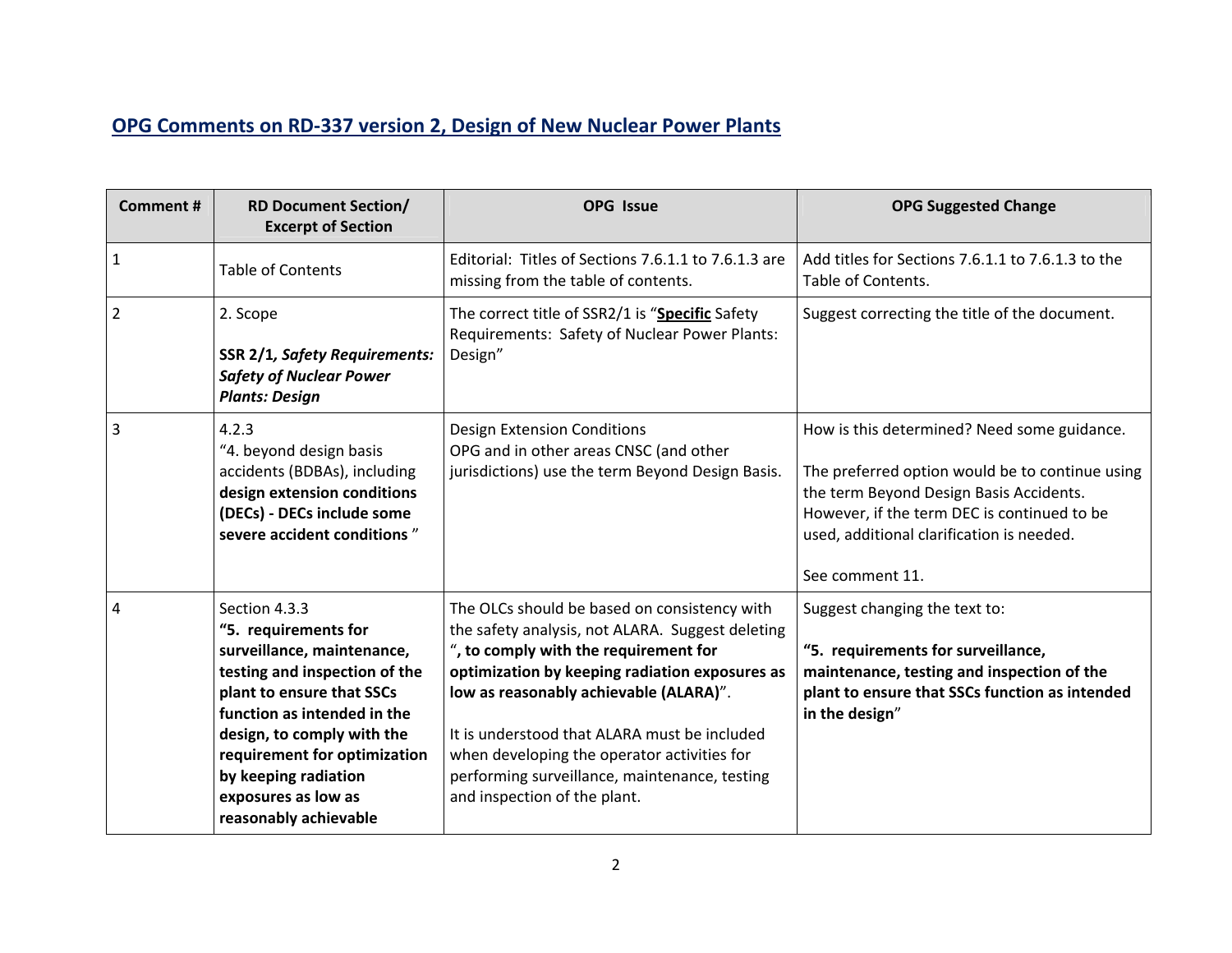|   | (ALARA)"                                                                                                                                       |                                                                                                                                                                                                                                                                                                                                                                                                                                                                                                                                                                                                                                                                                                                                                                                                                                                                                                                                                                                                                                            |                                                                                                                         |
|---|------------------------------------------------------------------------------------------------------------------------------------------------|--------------------------------------------------------------------------------------------------------------------------------------------------------------------------------------------------------------------------------------------------------------------------------------------------------------------------------------------------------------------------------------------------------------------------------------------------------------------------------------------------------------------------------------------------------------------------------------------------------------------------------------------------------------------------------------------------------------------------------------------------------------------------------------------------------------------------------------------------------------------------------------------------------------------------------------------------------------------------------------------------------------------------------------------|-------------------------------------------------------------------------------------------------------------------------|
| 5 | 5<br>"4. a safety management<br>program that recognizes the<br>importance of a healthy safety<br>culture                                       | Suggest replacing "a safety management<br>program" with "a management system" for<br>consistency with section 5 text.                                                                                                                                                                                                                                                                                                                                                                                                                                                                                                                                                                                                                                                                                                                                                                                                                                                                                                                      | Suggest changing the text to:<br>"4. a management system that recognizes the<br>importance of a healthy safety culture" |
| 6 | 5.3<br>The computer software used<br>for design and analysis<br>calculations shall be qualified<br>in accordance with applicable<br>standards. | By using the term "qualified in accordance with<br>applicable standards" some confusion may be<br>introduced, because the nuclear industry is more<br>familiar with the use of verified and validated<br>software, as defined in CSA N286.7.<br>For clarification it is suggested that the definition<br>of "qualified software" from CSA N286.7.1-09 be<br>included in GD-337 to provide clarification and<br>guidance on the intent of "shall be qualified in<br>accordance with applicable standards", namely:<br>"Qualified software - software that is<br>considered qualified under CSA N286.7.<br>Qualified software<br>(a) is shown to be capable of addressing<br>intended problems;<br>(b) is adequately specified, which includes<br>documentation of requirements, design,<br>(i)<br>characteristics, and limitations of use;<br>and<br>identification of all required tool<br>(ii)<br>components and their required<br>attributes;<br>possesses attributes that have been<br>(c)<br>demonstrated to satisfy all requirements; | No change to the text.                                                                                                  |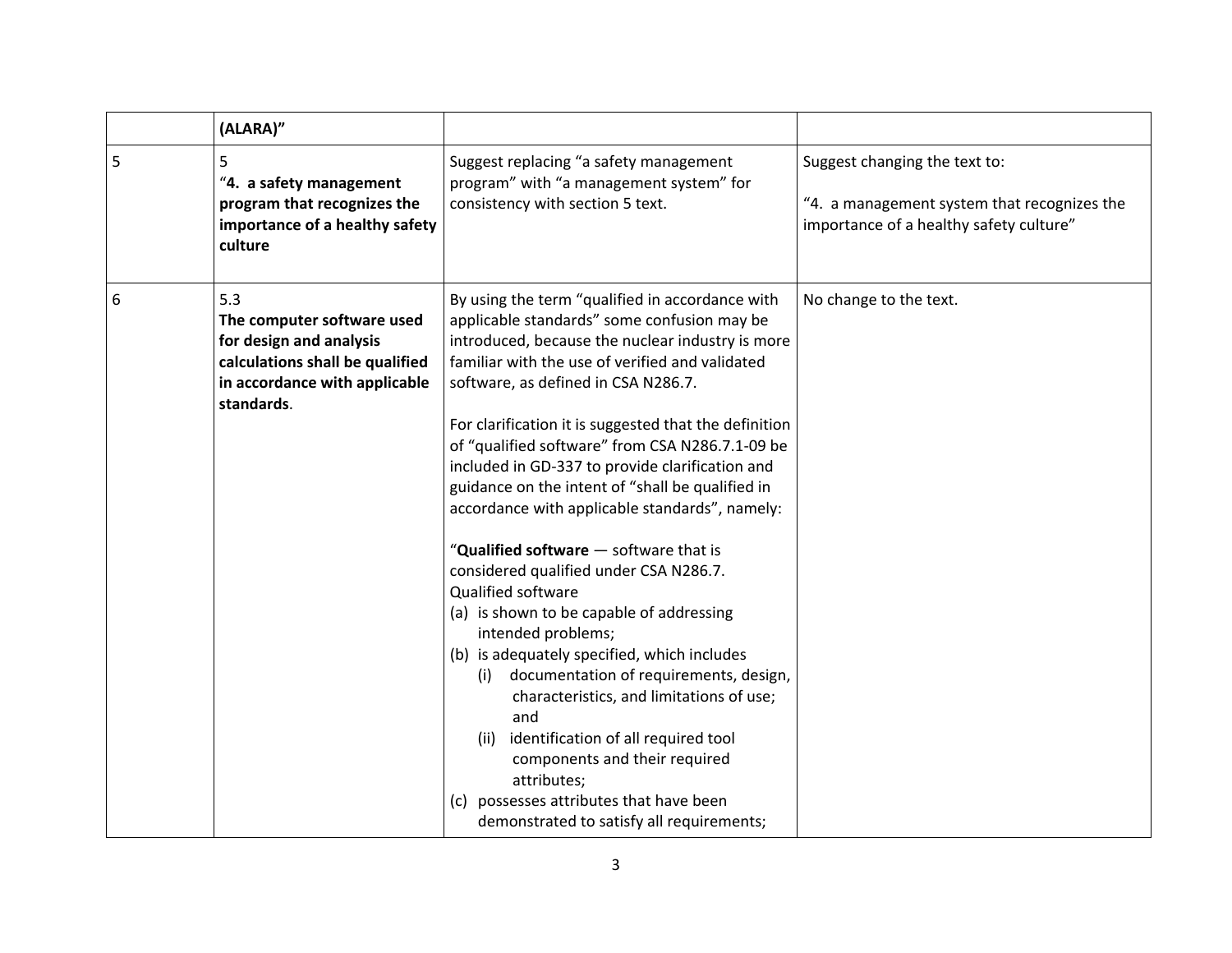|   |                                                                                            | and<br>includes configuration management and change<br>control."                                                                                                                                                                                                                                                                                                                                                                                                                                                          |                                                                                                                                                                                                                                                                                              |
|---|--------------------------------------------------------------------------------------------|---------------------------------------------------------------------------------------------------------------------------------------------------------------------------------------------------------------------------------------------------------------------------------------------------------------------------------------------------------------------------------------------------------------------------------------------------------------------------------------------------------------------------|----------------------------------------------------------------------------------------------------------------------------------------------------------------------------------------------------------------------------------------------------------------------------------------------|
| 7 | 6.2<br>4. shielding against radiation                                                      | Context needs to be added. It is unclear what<br>the requirements would be.                                                                                                                                                                                                                                                                                                                                                                                                                                               | Suggest that part 4 be re-written as follows:<br>"4.shielding against radiation for worker access"                                                                                                                                                                                           |
| 8 | 7.1<br>"SSCs important to safety shall<br>include:<br>2. complementary design<br>features" | Portable equipment - such as emergency<br>mitigating equipment, and pumps should not<br>necessarily constitute systems important to<br>safety.<br>More clarification is required on positioning<br>portable equipment under systems important to<br>safety in complementary design features for new<br>nuclear power plants. Note, that portable<br>equipment is not considered under systems<br>important to safety for existing nuclear power<br>plants. This additional clarification should be<br>included in GD-337. | No change to the text. More information needed<br>in GD-337.                                                                                                                                                                                                                                 |
| 9 | 7.2<br>7.3<br>7.4                                                                          | The DECs was introduced as a new concept to<br>cover the BDBAs range for which the design<br>needs to provide mitigation capabilities.<br>It is not clear what the relation of DEC is with the<br>BDBAs and severe accidents as a subset of the<br>BDBAs.<br>The Notes on page 15 (Section 7.3.4) clarifies<br>that DEC is a sub-set of BDBA.<br>However, the document layout presents the<br>Severe Accidents in section 7.3.4.1 as a                                                                                    | The preferred option would be to continue using<br>the term Beyond Design Basis Accidents.<br>However, if the term DEC is continued to be<br>used, additional clarification is needed.<br>How is design extension different than design<br>basis for a new plant? Clarification is required. |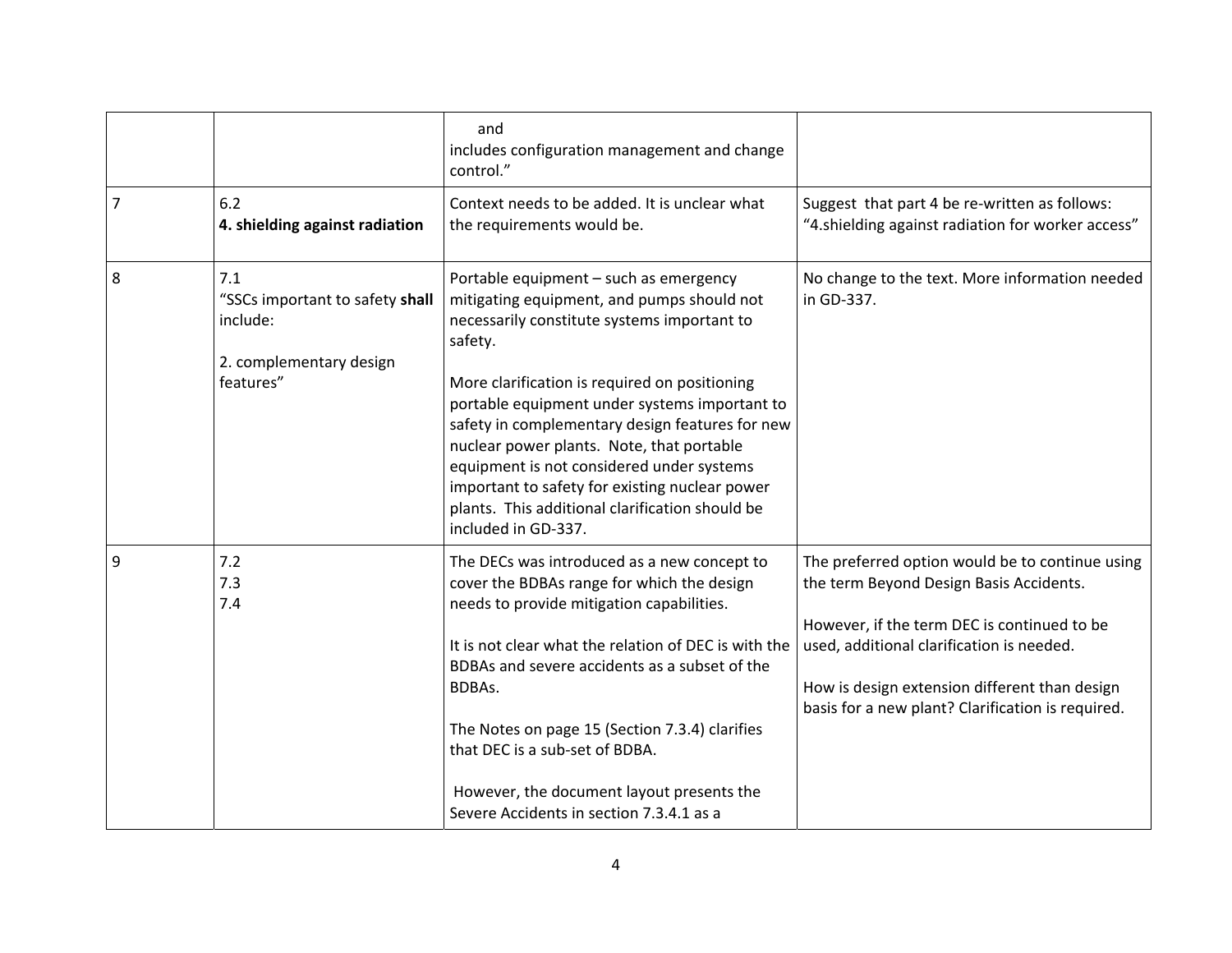|    |                                                                                                                                                                                                                                                                                                    | subsection of 7.3.4 Design Extension Conditions.<br>This seems to indicate that DECs include the<br>severe accidents without providing a cut off<br>point or threshold for what range of severe<br>accidents are included in the DEC.                                                                                                                                                                                                                                                                                                                                                                                                                                               |                                                                                                                                                                                                                                                                                                                                                                                                                            |
|----|----------------------------------------------------------------------------------------------------------------------------------------------------------------------------------------------------------------------------------------------------------------------------------------------------|-------------------------------------------------------------------------------------------------------------------------------------------------------------------------------------------------------------------------------------------------------------------------------------------------------------------------------------------------------------------------------------------------------------------------------------------------------------------------------------------------------------------------------------------------------------------------------------------------------------------------------------------------------------------------------------|----------------------------------------------------------------------------------------------------------------------------------------------------------------------------------------------------------------------------------------------------------------------------------------------------------------------------------------------------------------------------------------------------------------------------|
| 10 | 7.3.4<br><b>Design extension conditions</b>                                                                                                                                                                                                                                                        | Definition for design extension conditions is<br>unclear. No guidance has been given for cut-off<br>conditions (either probabilistic or judgement<br>based).                                                                                                                                                                                                                                                                                                                                                                                                                                                                                                                        | A more comprehensive definition of DEC is<br>required that provides a clear distinction<br>between DBAs, DECs and BDBAs<br>See comment 11.                                                                                                                                                                                                                                                                                 |
| 11 | 7.3.4<br>"The design shall be such that<br>plant states that could lead to<br>significant radioactive releases<br>are practically eliminated; if<br>not, only protective measures<br>that are of limited scope in<br>terms of area and time shall be<br>necessary for protection of the<br>public" | The use of the term "practically eliminated"<br>requires further clarification. This clarification is<br>not provided in GD-337. The text should be<br>revised to put it into context with respect to<br>meeting the safety goals.<br>The use of the phrase "only protective measures<br>that are of limited scope in terms of area and<br>time shall be necessary for protection of the<br>public" requires further clarification. Is this<br>phrase intended to make reference to the use of<br>sheltering, evacuation and relocation? If so, it is<br>suggested that the text be changed to be<br>consistent with the idea of "implementation of<br>offsite emergency measures". | Suggest changing the text to:<br>"The design shall be such that plant states that<br>could lead to significant radioactive releases are<br>minimized such that the safety goals are met; if<br>not, only protective measures that are capable<br>of contributing to the reduction of radioactivity<br>releases to allow sufficient time for the<br>implementation of off-site emergency<br>procedures shall be necessary." |
| 12 | 7.3.4.1<br>"Containment shall also<br>prevent uncontrolled releases<br>of radioactivity after this<br>period."                                                                                                                                                                                     | Indicating that containment shall prevent<br>uncontrolled releases - but for some low<br>probability severe accidents, (some including<br>impairments of containment), this may not be<br>possible.                                                                                                                                                                                                                                                                                                                                                                                                                                                                                 | Suggest changing the text to:<br>"Containment shall also prevent uncontrolled<br>releases of radioactivity after this period to the<br>extent practicable".                                                                                                                                                                                                                                                                |
| 13 | 7.4.2<br>"Applicable natural external                                                                                                                                                                                                                                                              | Considering the effects of climate change during<br>the design stage introduces too much                                                                                                                                                                                                                                                                                                                                                                                                                                                                                                                                                                                            | Suggest changing the text to:                                                                                                                                                                                                                                                                                                                                                                                              |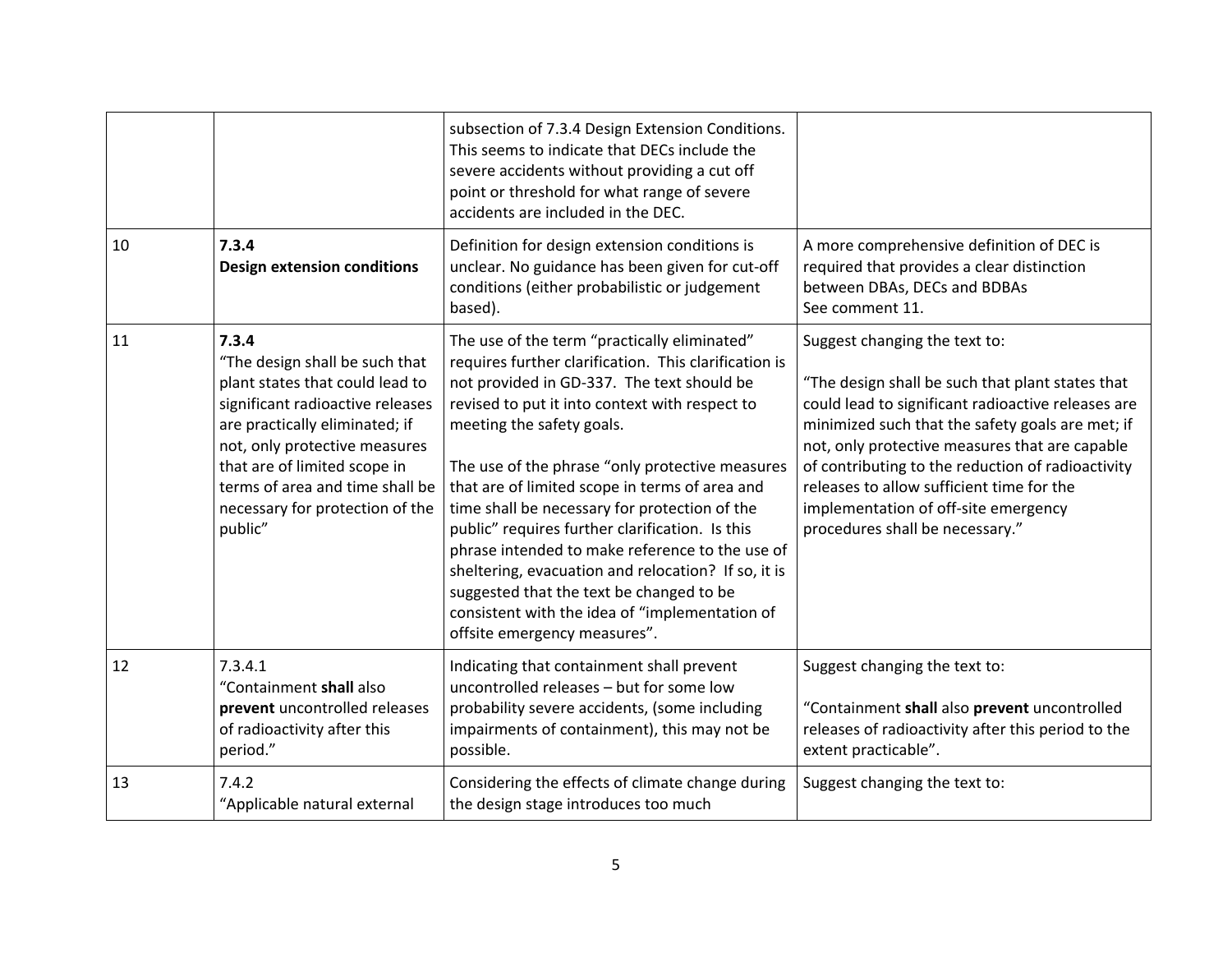|    | hazards shall include such<br>events as earthquakes,<br>droughts, floods, high winds,<br>tornadoes, tsunami, and<br>extreme meteorological<br>conditions, and shall consider<br>the effects of climate change."                                                                                                                                                                                                                                          | uncertainty for the purposes of defining the<br>design basis. The principle of maintaining<br>appropriate design margin and considering the<br>risks in the probabilistic safety assessments is<br>more appropriate. Suggest deleting ", and shall<br>consider the effects of climate change". The<br>requirements in section 9.5 of RD-337 and in S-<br>294 capture the considerations for changes in<br>the frequencies of occurrence of extreme<br>meteorological conditions, and hence, address<br>consideration for the effects of climate change. | "Applicable natural external hazards shall<br>include such events as earthquakes, droughts,<br>floods, high winds, tornadoes, tsunami, and<br>extreme meteorological conditions."                                                                                                                                                                                                           |
|----|----------------------------------------------------------------------------------------------------------------------------------------------------------------------------------------------------------------------------------------------------------------------------------------------------------------------------------------------------------------------------------------------------------------------------------------------------------|---------------------------------------------------------------------------------------------------------------------------------------------------------------------------------------------------------------------------------------------------------------------------------------------------------------------------------------------------------------------------------------------------------------------------------------------------------------------------------------------------------------------------------------------------------|---------------------------------------------------------------------------------------------------------------------------------------------------------------------------------------------------------------------------------------------------------------------------------------------------------------------------------------------------------------------------------------------|
| 14 | 7.13.1<br>"A beyond design basis<br>earthquake shall be considered<br>a DEC. SSCs credited to<br>function during and after a<br>beyond design basis<br>earthquake shall be<br>demonstrated to be capable of<br>performing their intended<br>function under the expected<br>conditions. Such<br>demonstration shall provide<br>high confidence of low<br>probability of failure under<br>beyond design basis<br>earthquake conditions for<br>these SSCs." | The statement "A beyond design basis<br>earthquake shall be considered a DEC." appears<br>to be redundant. By using the term "beyond<br>design basis earthquake", the definition of<br>"design extension conditions is already satisfied.<br>If necessary, additional clarification can be<br>included in GD-337 to explain that beyond<br>design basis earthquakes are considered to be<br>design extension conditions.                                                                                                                                | Suggest changing the text to:<br>"SSCs credited to function during and after a<br>beyond design basis earthquake shall be<br>demonstrated to be capable of performing their<br>intended function under the expected<br>conditions. Such demonstration shall provide<br>high confidence of low probability of failure<br>under beyond design basis earthquake<br>conditions for these SSCs." |
| 15 | 7.13.1<br>Seismic fragility levels shall be<br>evaluated for SSCs important<br>to safety by analysis or, where<br>possible, by testing.                                                                                                                                                                                                                                                                                                                  | Suggest adding to this clause that this should<br>only apply to SSCs "that are credited to<br>withstand a design basis earthquake (DBE)"                                                                                                                                                                                                                                                                                                                                                                                                                | Suggest changing the text to:<br>"Seismic fragility levels shall be evaluated for<br>SSCs important to safety that are credited to<br>withstand a design basis earthquake by analysis                                                                                                                                                                                                       |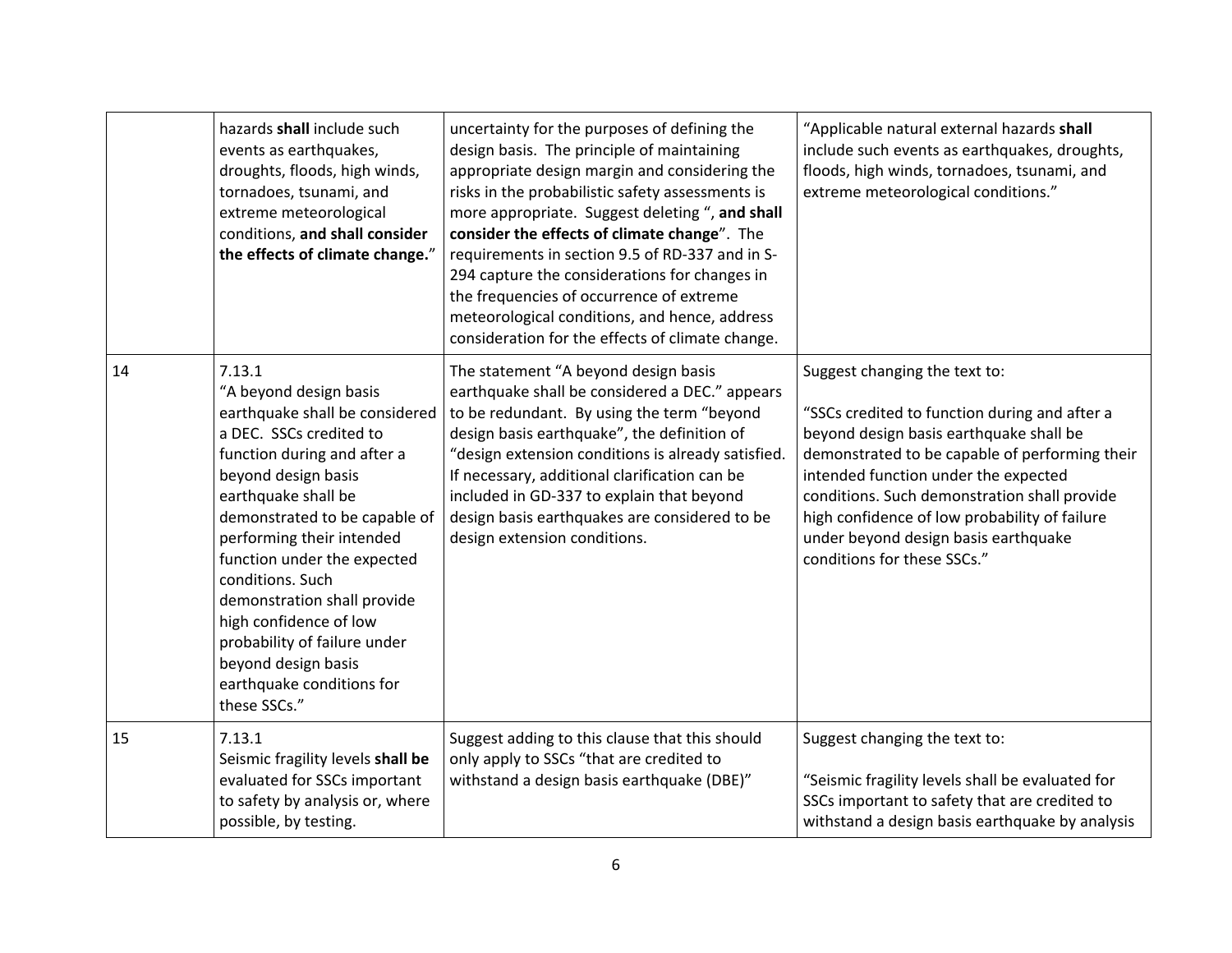|    |                                                                                                                                                                                                                                                                                                 |                                                                                                                                                                                                                                                                                        | or, where possible, by testing."                                                                                                                                                                                                                                                                      |
|----|-------------------------------------------------------------------------------------------------------------------------------------------------------------------------------------------------------------------------------------------------------------------------------------------------|----------------------------------------------------------------------------------------------------------------------------------------------------------------------------------------------------------------------------------------------------------------------------------------|-------------------------------------------------------------------------------------------------------------------------------------------------------------------------------------------------------------------------------------------------------------------------------------------------------|
| 16 | 8.4<br>Means shall be provided to<br>ensure that there is a<br>capability to shut down the<br>reactor in DECs, and that the<br>shutdown condition can be<br>maintained even for the most<br>limiting conditions of the<br>reactor core, including severe<br>degradation of the reactor<br>core. | Does this include core melt?<br>What does a "shutdown condition" mean in the<br>context of a severe degradation of the reactor<br>core? Does this relate to adequate cooling of a<br>severely degraded core?<br>Maintaining the reactor sub-critical is the intent<br>of this section. | Suggest changing the text to:<br>"Means shall be provided to ensure that there is<br>a capability to shut down the reactor in DECs,<br>and maintaining the reactor subcritical even for<br>the most limiting conditions of the reactor core,<br>including severe degradation of the reactor<br>core." |
| 17 | 8.6.12<br>The design authority shall<br>demonstrate that<br>complementary design<br>features have been<br>incorporated that will:<br>4. preclude unfiltered and<br>uncontrolled release from<br>containment                                                                                     | Preclusion of unfiltered or uncontrolled releases<br>from containment may not be possible,<br>particularly for low probability events                                                                                                                                                  | Suggest changing the text to:<br>"4. minimize to the extent practical unfiltered<br>and uncontrolled release from containment".                                                                                                                                                                       |
| 18 | 8.9.1<br>"The design of the emergency<br>power system shall take into<br>account common-cause<br>failures involving loss of<br>normal power supply and<br>standby power supply (if                                                                                                              | The second sentence of this statement<br>contradicts the statement in section 8.9:<br>"The requirements of both the standby and<br>emergency power systems may be met by a<br>single system."                                                                                          | Suggest changing the text to:<br>"The design of the emergency power system<br>shall take into account common-cause failures<br>involving loss of normal power supply and<br>standby power supply (if applicable). The<br>emergency power system shall be electrically                                 |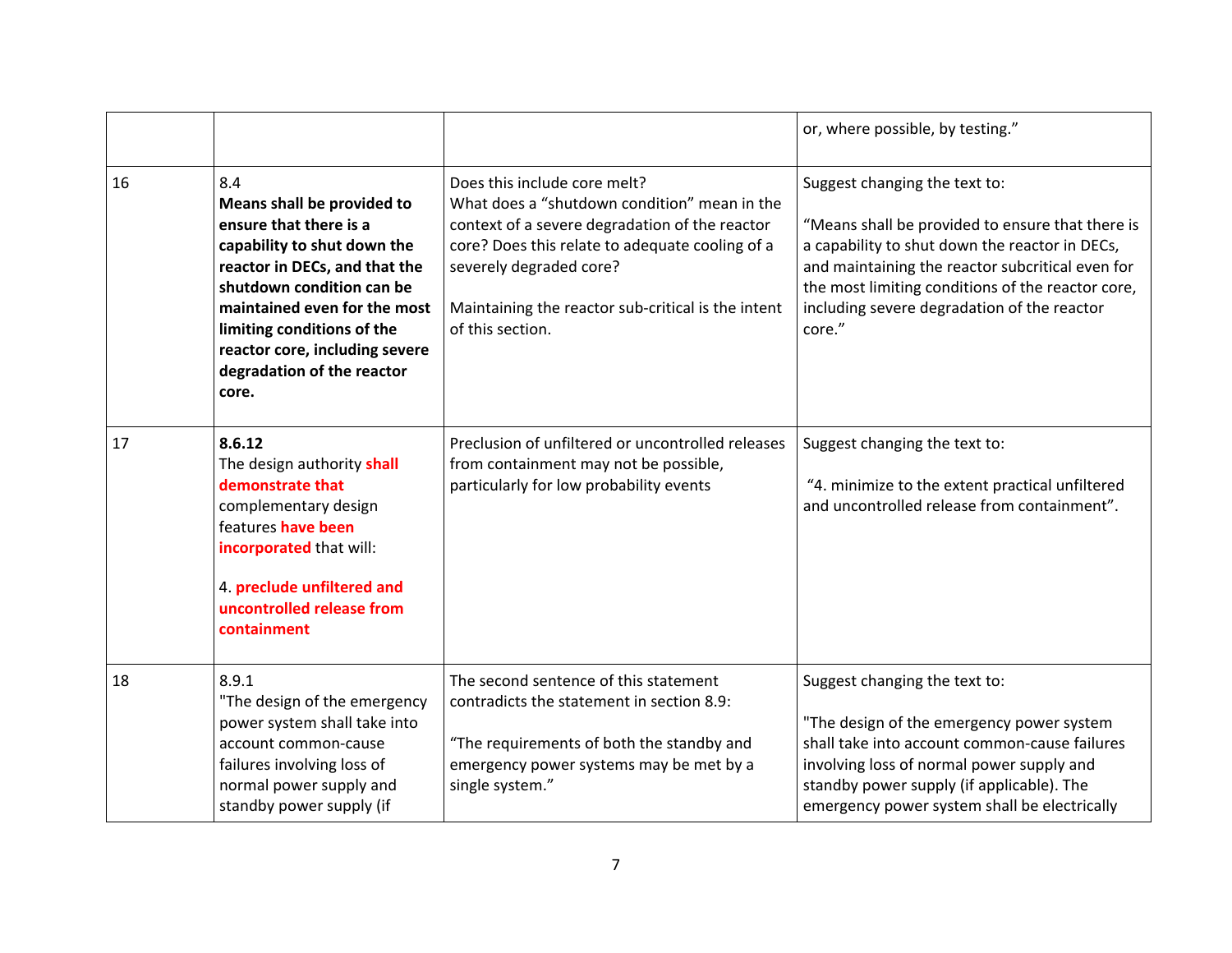|    | applicable). The emergency<br>power system shall be<br>electrically independent,<br>physically separate and diverse<br>from normal and standby<br>power systems."                                                                                                                                                                                                                               | The emergency power system would not be<br>electrically independent, physically separate and<br>diverse from the standby power system, if a<br>single system is used.                                                                                                                    | independent, physically separate and diverse<br>from normal and standby power systems supply<br>(if applicable)."                                                                                                                                                                                                                                                                                              |
|----|-------------------------------------------------------------------------------------------------------------------------------------------------------------------------------------------------------------------------------------------------------------------------------------------------------------------------------------------------------------------------------------------------|------------------------------------------------------------------------------------------------------------------------------------------------------------------------------------------------------------------------------------------------------------------------------------------|----------------------------------------------------------------------------------------------------------------------------------------------------------------------------------------------------------------------------------------------------------------------------------------------------------------------------------------------------------------------------------------------------------------|
| 19 | 8.9.2<br>"This is accomplished by the<br>use of an onsite or offsite<br>portable or transportable<br>power sources, or a<br>combination of these."                                                                                                                                                                                                                                              | Alternate AC power supply (e.g. Emergency<br>Mitigating Equipment - portable or<br>transportable) - but could be fixed in some<br>designs.                                                                                                                                               | Suggest changing the text to:<br>"This is accomplished by the use of onsite<br>portable, transportable or fixed power sources<br>or offsite portable or transportable power<br>sources, or a combination of these."                                                                                                                                                                                            |
| 20 | 8.10.4<br>"3. following indication of the<br>necessity for operator action<br>inside the control rooms MCR,<br>there is at least 30 minutes<br>available before the operator<br>action is required<br>4. following indication of the<br>necessity for operator action<br>outside the control rooms<br>MCR, there is a minimum of 1<br>hour available before the<br>operator action is required" | The basis and justification for changing from an<br>Industry standard of 15 minutes for operator<br>action in the control room and 30 minutes for<br>operator action outside of the control needs to<br>be provided. This change does not appear to be<br>consistent with IAEA guidance. | Suggest changing the text to:<br>"3. following indication of the necessity for<br>operator action inside the control rooms MCR,<br>there is at least 15 minutes available before the<br>operator action is required<br>4. following indication of the necessity for<br>operator action outside the control rooms MCR,<br>there is a minimum of 30 minutes available<br>before the operator action is required" |
| 21 | 8.12.2                                                                                                                                                                                                                                                                                                                                                                                          | Requires provisions to deal with no shielding in<br>the IFBs. By providing provisions to maintain<br>water in the bays, a utility can effectively<br>preclude the requirement for events with<br>absence of pool water shielding.                                                        | Add provision for pool water addition to prevent<br>event progression to situation where fuel is<br>uncovered in bay.                                                                                                                                                                                                                                                                                          |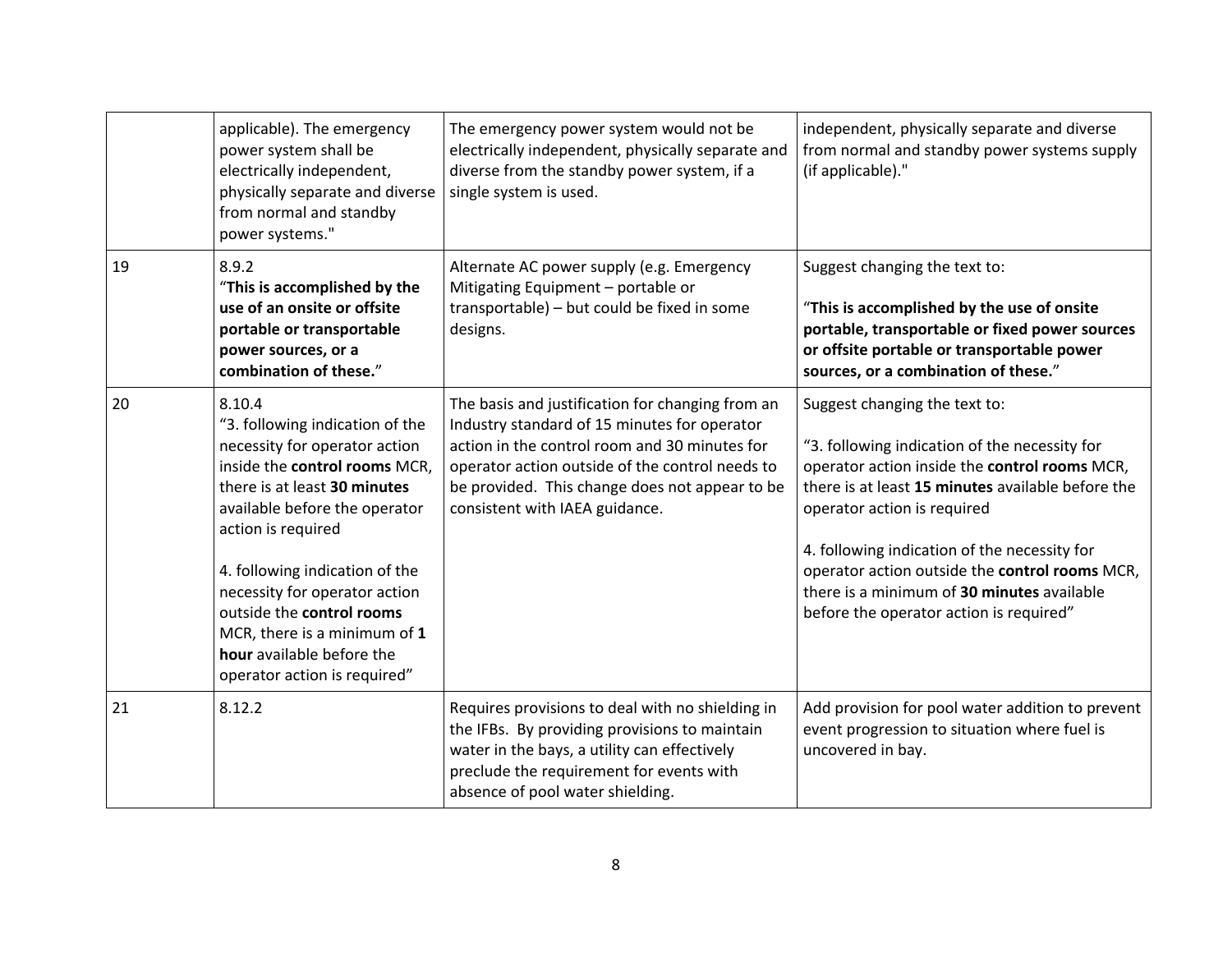| 22 | 9.2<br>"8. demonstrate that the<br>design incorporates sufficient<br>safety margins to cliff-edge<br>effects"                                     | The term "Cliff Edge Effects" should not be used.<br>The impact of this proposed wording requires<br>further evaluation, particularly in light of the<br>work and projects in progress to meet RD-310<br>requirements.<br>The proposed wording is sufficient to capture<br>the issues related to sensitivity analyses and<br>overall safety margins.                                                                                                                                                                                                                                                                                                      | Suggest the following wording.<br>"8. Demonstrate that the design incorporates<br>sufficient safety margins."                                                                                            |
|----|---------------------------------------------------------------------------------------------------------------------------------------------------|-----------------------------------------------------------------------------------------------------------------------------------------------------------------------------------------------------------------------------------------------------------------------------------------------------------------------------------------------------------------------------------------------------------------------------------------------------------------------------------------------------------------------------------------------------------------------------------------------------------------------------------------------------------|----------------------------------------------------------------------------------------------------------------------------------------------------------------------------------------------------------|
| 23 | 9.4<br>"1. confirm that OLCs comply<br>with the assumptions and<br>intent of the design for normal<br>operation of the plant"                     | Safety analysis results are also often used to<br>derive (as opposed to just confirm) the OLCs for<br>the purpose of compliance. OLCs are derived<br>based on limiting accident scenarios whereby<br>safety objectives can still be demonstrated. The<br>statement in question seems to lack clarity with<br>respect to the safety significance of OLCs under<br>accident conditions and can be misconstrued<br>OLCs are applicable strictly to "normal"<br>operation.<br>Suggest the following rewording for consistency<br>with RD-310:<br>"1. derive and confirm OLCs that are consistent<br>with the design and safety requirements for the<br>plant" | Suggest changing the text to:<br>"1. derive and confirm OLCs that are consistent<br>with the design and safety requirements for the<br>plant"                                                            |
| 24 | 10.2<br>Technological options for<br>the design of cooling water<br>systems shall consider a<br>elosed-eyele the best<br>available technology and | The introduction of the term "best available"<br>technology and techniques economically<br>achievable" goes beyond the current<br>Canadian environmental protection<br>regulations. This is introducing new<br>requirements that may not be consistent with                                                                                                                                                                                                                                                                                                                                                                                               | Suggest changing the text to:<br>"Technological options for the design of<br>cooling water systems shall minimize<br>impacts on the environment to the extent<br>practicable, taking social and economic |